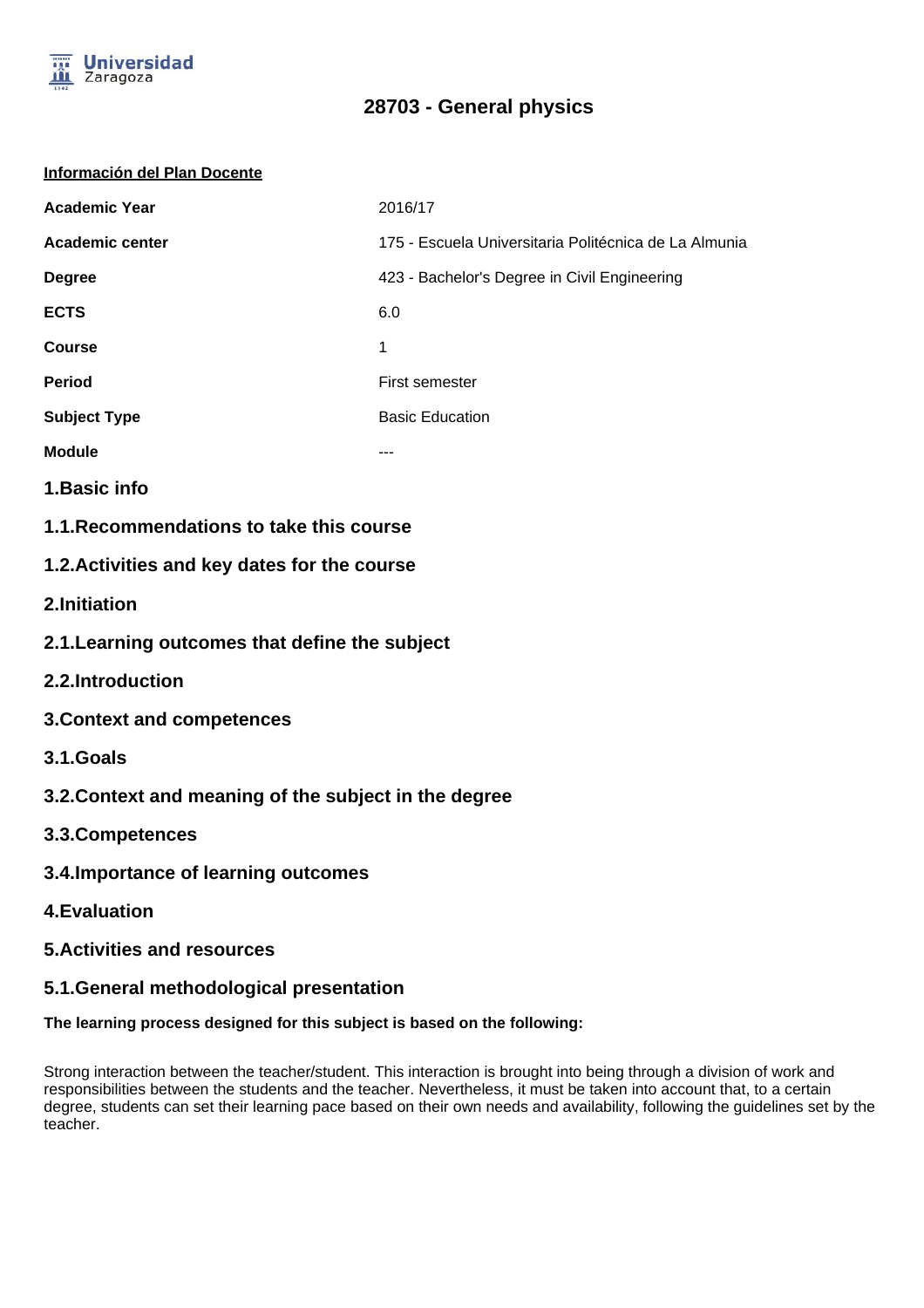

The current subject "Física I: mecánica general" is conceived as a stand-alone combination of contents, yet organized into three fundamental and complementary forms, which are: the theoretical concepts of each teaching unit, the solving of problems or resolution of questions and laboratory work, at the same time supported by other activities.

The organization of teaching will be carried out using the following steps:

- **Theory Classes** : Theoretical activities carried out mainly through exposition by the teacher, where the theoretical supports of the subject are displayed, highlighting the fundamental, structuring them in topics and or sections, interrelating them.
- **Practical Classes** : The teacher resolves practical problems or cases for demonstrative purposes. This type of teaching complements the theory shown in the lectures with practical aspects.
- **Laboratory Workshop** : The lecture group is divided up into various groups, according to the number of registered students, but never with more than 20 students, in order to make up smaller sized groups.
- **Individual Tutorials** : Those carried out giving individual, personalized attention with a teacher from the department. Said tutorials may be in person or online.

### **5.2.Learning activities**

#### **The programme offered to the student to help them achieve their target results is made up of the following activities:**

Involves the active participation of the student, in a way that the results achieved in the learning process are developed, not taking away from those already set out; the activities are the following:

#### **Face-to-face generic activities** :

- **Theory Classes** : The theoretical concepts of the subject are explained and illustrative examples are developed as support to the theory when necessary.
- **Practical Classes** : Problems and practical cases are carried out, complementary to the theoretical concepts studied.
- **Laboratory Workshop** : This work is tutored by a teacher, in groups of no more than 20 students.

#### **Generic non-class activities** :

- Study and understanding of the theory taught in the lectures.
- Understanding and assimilation of the problems and practical cases solved in the practical classes.
- Preparation of seminars, solutions to proposed problems, etc.
- Preparation of laboratory workshops, preparation of summaries and reports.
- Preparation of the written tests for continuous assessment and final exams.

The subject has 6 ECTS credits, which represents 150 hours of student work in the subject during the trimester, in other words, 10 hours per week for 15 weeks of class.

A summary of a weekly timetable guide can be seen in the following table. These figures are obtained from the subject file in the Accreditation Report of the degree, taking into account the level of experimentation considered for the said subject is moderate.

| <b>Activity</b>     | <b>Weekly school hours</b> |
|---------------------|----------------------------|
| Lectures            |                            |
| Laboratory workshop |                            |
| Other activities    |                            |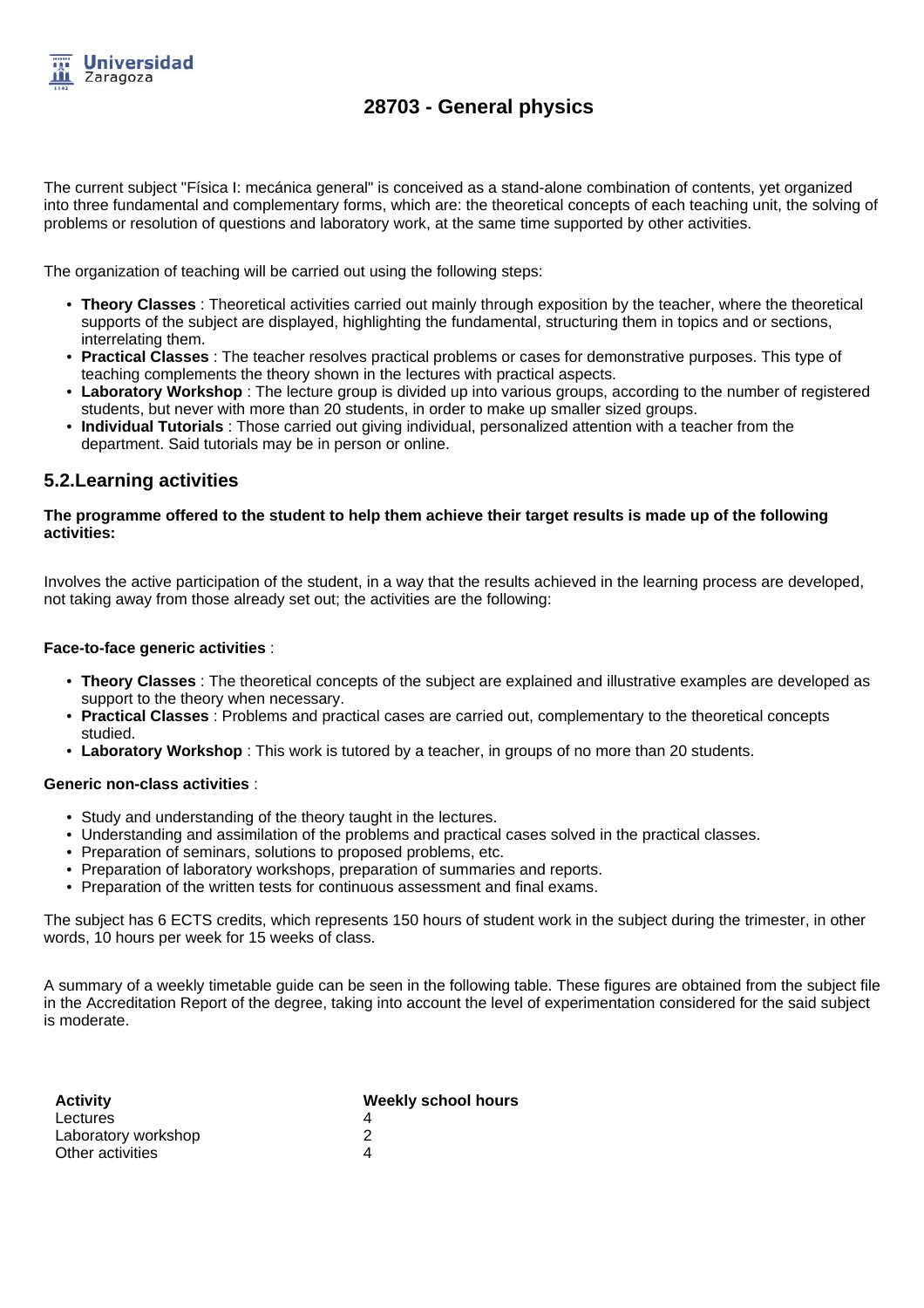

Nevertheless the previous table can be shown into greater detail, taking into account the following overall distribution:

- 54 hours of lectures, with 50% theoretical demonstration and 50% solving type problems.
- 6 hours of written assessment tests, one hour per test.
- 90 hours of personal study, divided up over the 15 weeks of the 1 st semester.

There is a tutorial calendar timetable set by the teacher that can be requested by the students who want a tutorial.

## **5.3.Program**

This course is required for physics majors and all students in engineering. It will introduce the concepts and practice of Physics. The topics and tools presented here provide the foundation needed in any engineering course. This course will cover elementary mechanics of particles and rigid bodies, Newton's laws, work and energy, and conservation of momentum and energy, among others.

The main topics developed here are:

- What is Physics? Measurement and vectors
- Motion in two and three dimensions
- Newton's laws and forces
- Dynamic of a particle and several particles
- System of particles
- Dynamics of a rigid body
- Statics of particles and rigid bodies
- Fluid statics and dynamics
- Oscillatory motion
- Waves
- Acoustics
- Resonance
- Thermodynamics

## **5.4.Planning and scheduling**

### **Class hall sessions & work presentations timetable** :

Class room and timetables are officially published at **Horario de clases**.

The dates of the final exams will be those that are officially published at **Distribución de exámenes**.

The written assessment tests will be related to the following topics:

- **Test 1** : Kinematics, Dynamics of a particle and several particles, Work, power and energy.
- **Test 2** : System of particles, Dynamic of rigid bodies, Statics of Particles and rigid bodies. Fluid statics and dynamics.
- **Test 3** : Oscillatory motion, Waves, Acoustics, Themodynamics.

### **Estimated timetable of lectures**

- 1. Units of measurements and vectors. Coordinate systems.
- 2. Kinematics: distance and displacement, velocity and speed, acceleration.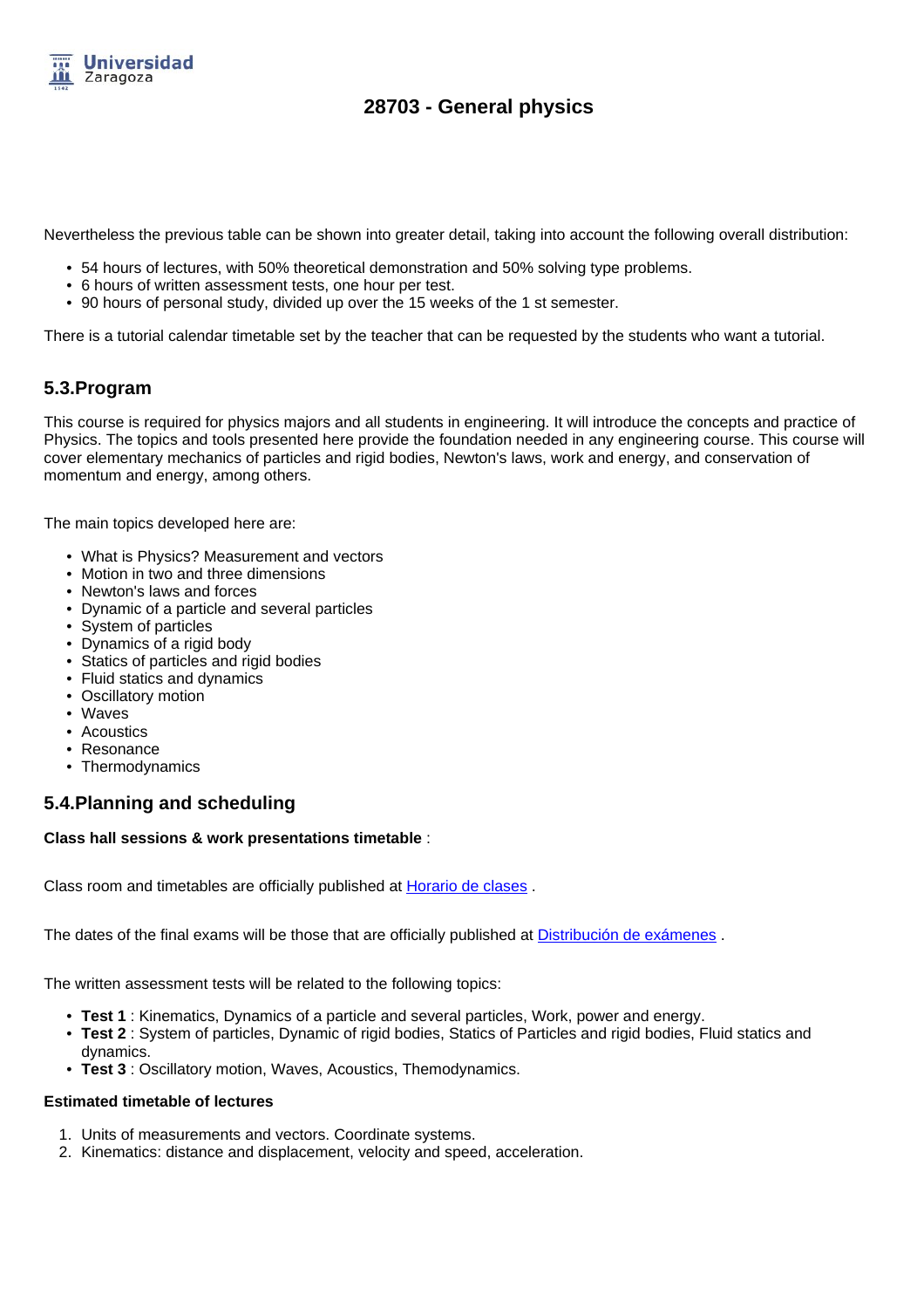

- 3. Kinematics: motion in two and three dimensions (linear, parabolic, circular, harmonic, among others).
- 4. Dynamics: Newton's laws, forces in nature, particle motion, work, power and energy. Conservation of energy.
- 5. System of particles. Conservation of energy and linear momentum.
- 6. Dynamics of a rigid body: rotation motion, mass moment of inertia, rotational kinetic energy. Conservation of angular momentum.
- 7. Statics of a particle and a rigid body: centre of gravity, conditions for equilibrium, equilibrium in a accelerated frame.
- 8. Fluid statics and dynamics: density, pressure, buoyancy and Archimedes' Principle, fluids in motion.
- 9. Oscillatory motion: simple harmonic motion, energy in simple harmonic motion, damped oscillations, driven oscillations and resonance.
- 10. Waves and wave phenomena: properties of a wave, equations, superposition, standing waves.
- 11. Acoustics and resonance: sound waves, the Doppler Effect.
- 12. Thermodynamics: temperature and thermal equilibrium, temperature scales, the ideal-gas law.
- 13. Heat and the First law of Thermodynamics. The internal energy of an ideal gas. Work and the PV diagram for and ideal gas. Thermodynamical processes.
- 14. The second law of Thermodynamics. Heat engines, refrigerators, the Carnot engine. Applications.
- 15. Revision activities for the final exam.

Important dates, such as work presentations, laboratory practices, written exams, among other foreseen acitivities will be communicate to the students in the class room or through the Moodle platform a long time in advance.

### **5.5.Bibliography and recomended resources**

#### **Materials**

| <b>Material</b><br>Topic theory notes<br>Topic problems     | <b>Format</b><br>Paper/repository |
|-------------------------------------------------------------|-----------------------------------|
| Topic theory notes<br>Topic presentations<br>Topic problems | Digital/Moodle                    |
| <b>Related links</b>                                        | E-mail                            |
| <b>Educational software</b>                                 | Open source Maxima and Octave     |

#### **Recomended resources**

- Tipler, Paul A. Volumes I. Physics for scientists and engineers / Paul A. Tipler, Gene Mosca. 5th ed. USA : W. H. Freeman and Company, 2008
- Serway, Raymond A. Volumes I. Physics for scientists and engineers / Raymond A. Serway, John W. Jewett. 9th ed. USA : Cengage Learning; 2013.
- Young, Hugh D. Volume I. Sears & Zemansky's University Physics / Hugh D. Young, Roger A. Freedman. 13th ed. USA : Addison-Wesley; 2011
- Beer, Ferdinand P. Vector mechanics for engineers: Dynamics / Ferdinand Beer, E. Russell Johnston Jr., Phillip Cornwell. 10th ed. USA : McGraw-Hill Education; 2012

### **Bibliography in Spanish**

- Serway, Raymond A. Volumen I. Física para ciencias e ingeniería / Raymond A. Serway, Robert J. Beichner . 5<sup>a</sup> ed. México [etc.] : McGraw-Hill, cop. 2002.
- Serway, Raymond A. Volumen II. Física para ciencias e ingeniería / Raymond A. Serway, Robert J. Beichner . 5ª ed. México [etc.] : McGraw-Hill, cop. 2002. Volumen II.
- Física universitaria / Francis W. Sears...[et al.] . 9ª ed. México [etc.] : Pearson educacion : Addison Wesley Longman, cop. 1999. Volumen I
- Física universitaria / Francis W. Sears...[et al.] . 9ª ed. México [etc.] : Pearson educacion : Addison Wesley Longman, cop. 1999. Volumen II